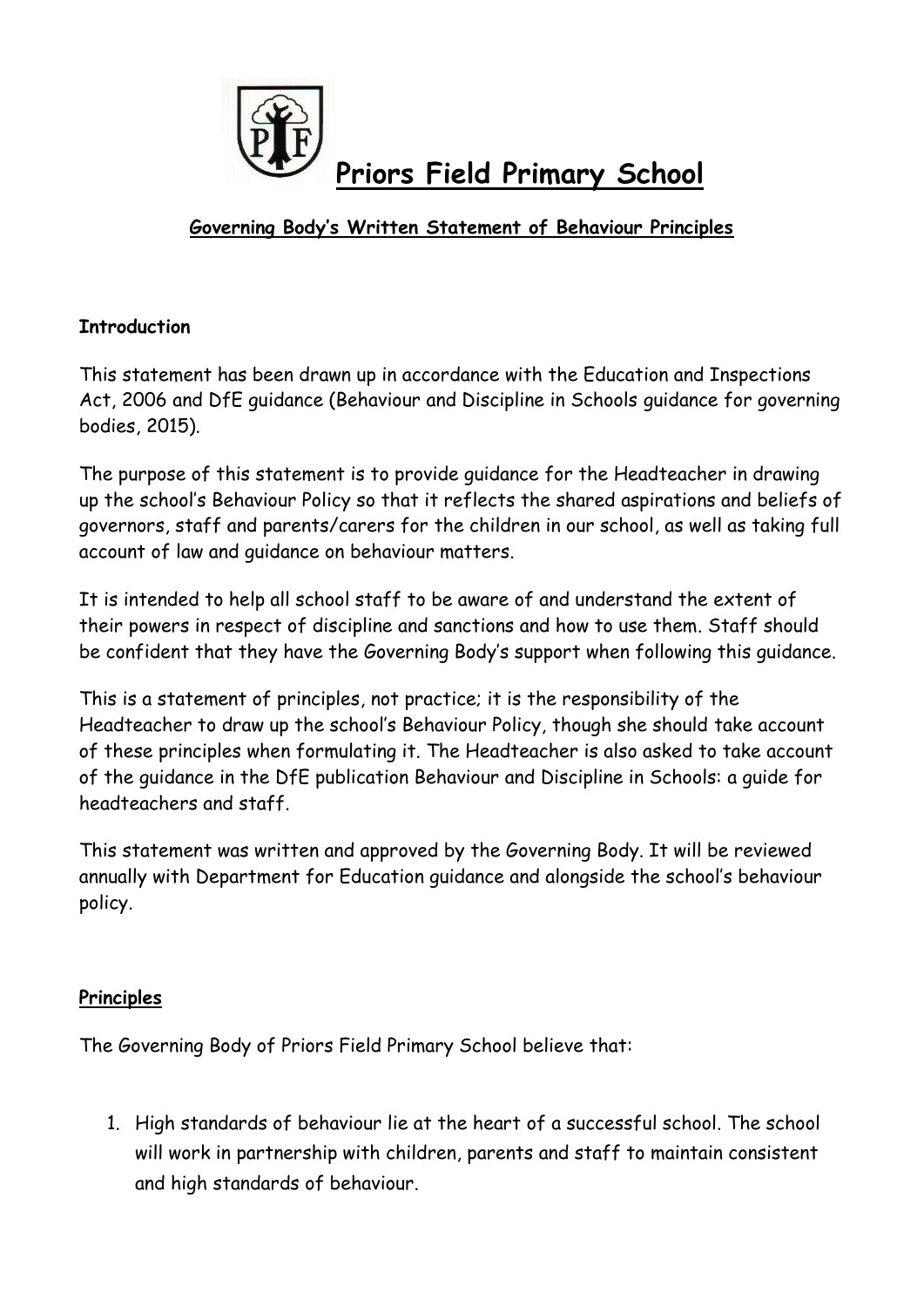- 2. All children, staff and volunteers, have the right to feel safe in school at all times.
- 3. All children have the right to be heard, to be valued, respected, and to learn free from the disruption of others.
- 4. All members of the school community will be respected and free from any form of discrimination.
- 5. An ethos of restorative practice will underpin the management of behaviour throughout the school and be consistently role-modelled by adults.
- 6. Exclusions, particularly those that are permanent, will only be used as a last resort.
- 7. Violence or threatening behaviour will not be tolerated under any circumstances.

## **Policy**

## **The Governing Body of Priors Field School believes that the school's Behaviour Policy should**:

- $\triangleright$  Clearly state the school's rules and expectations, which should be consistently applied and regularly monitored for their effectiveness.
- $\triangleright$  Emphasise the school's approach to restorative practice, positive relationships, and helping children take responsibility for their actions.
- $\triangleright$  Set out the rewards and incentives that the school uses to encourage positive behaviour in the classroom and elsewhere
- $\triangleright$  Clarify the sanctions the school uses in the event of unacceptable behaviour and behaviour 'mistakes'
- $\triangleright$  Clarify the circumstances for use of fixed term and permanent exclusions.
- $\triangleright$  Clarify the circumstances where reasonable force would be used and reasonable adjustments for disabled children and children with special educational needs.
- $\triangleright$  Clarify the expectations of working in partnership with parents/carers to manage behaviour

Priors Field School is an inclusive school, and the Governing Body believes that all members of the school community should be free from discrimination of any sort (as set out in the Equality Act 2010). To this end the school has a clear and comprehensive Anti-Bullying Policy that is known and understood by all, where incidents are recorded